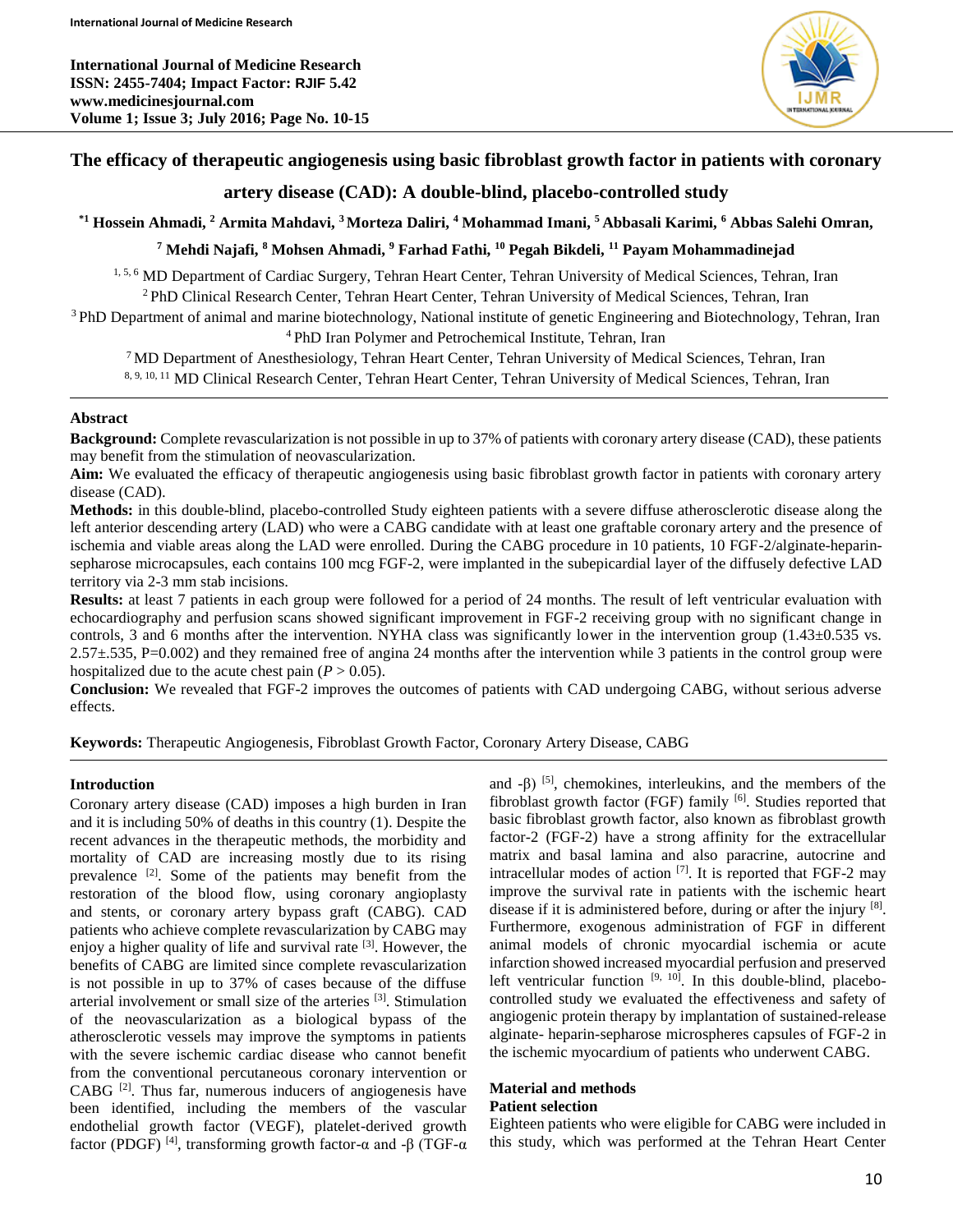(Tehran, Iran) between February 2007 and July 2009. The inclusion criteria consisted of severe diffuse atherosclerotic disease along the left anterior descending artery (LAD), being a CABG candidate with at least one graftable coronary artery, and the presence of ischemia and viable areas along the LAD. The patients were excluded if there were a need for concomitant valve repair or replacement, malignant arrhythmia, history of malignancy, hemangioma, or diabetic retinopathy, renal insufficiency (serum creatinine  $> 3$  mg/dL), abnormal liver function tests, and an estimated post-operation mortality risk higher than 25%.This study was approved by the ethics committee of Tehran University of Medical Sciences. The detailed process of this study, including the diagnostic and therapeutic procedures was explained to the patients and informed consent was obtained from all of the participants. Eighteen patients were enrolled sequentially, randomized into 2 groups to either undergo CABG and simultaneous FGF-2 therapy or CABG without FGF-2 therapy. For each patient, a questionnaire containing demographic information and detailed medical history was completed as well.

## **Preparation of FGF-2 / Alginate – heparin - sepharose microcapsules**

FGF-2 was purchased from PeproTech (Princeton Business Park, Rocky Hill, United States), and heparin-sepharose and other chemicals from Sigma-Aldrich (Seelze, Germany). The microcapsules were prepared as per the method of Selke *et al* and Edelman *et al* <sup>[11, 12]</sup> with little modifications. Briefly, 1ml of heparin-sepharose suspension (33.3mg) was sterilized under ultraviolet light for 30 minutes in a disposable sterile petri dish (35mm). Except heparin-sepharose suspension, other solutions were sterilized by 0.22 disposable filters. Sepharose suspension was washed 3 times with sterile water (1:1) and mixed with 1ml of filter-sterilized sodium alginate (1.2%, w/v). After mixing, the slurry was dropped through a fine needle into a beaker containing 500 ml hardening solution of CaCl2 (1.5%, w/v) with continuous mixing using a magnetic stirrer. Immediately, formed microcapsules were incubated in the CaCl2 solution for 5 minutes under gentle mixing, and then for 10 minutes without mixing. The microcapsules were washed three times with sterile water. Afterward, 25 to 30 microcapsules were kept in a microfuge tube containing 0.9% NaCl, 1 mM CaCl2, 0.05% gelatin and 100 µg FGF. Microfuge tube was kept on shaker at 4°C for 16-20 hours. Microcapsules could be stored at 4°C for 3 months in a solution of 150 mM NaCl and 1 mM CaCl2. The procedures were conducted under laminar flow to avoid any contamination. Furthermore, after the completion of each preparation, several microcapsules were evaluated for contamination using the culture media to confirm their sterility. The microcapsules were sent under the sterile condition to the operating room at the Tehran Heart Center on the day of the surgical procedure.

## **Surgical Procedure and Implantation of FGF-2 Containing microcapsules**

Standard hematologic laboratory tests and evaluation of cardiac enzymes for assessment of myocardial ischemia, evaluation of serum creatinine level, liver function tests, urinalysis, baseline electrocardiography, LV echocardiography, Dobutamine Stress Echocardiography (DSE) and myocardial perfusion scintigraphy were performed on all patients as indicated before undergoing the cardiac surgery. All patients were operated on by a cardiac

surgery team according to the standardized surgical protocol. Following sternotomy, the patients were heparinized and cannulated. Cardiopulmonary bypass (CPB) was established. Then patients were cooled down to 28°-30 °C. After crossclamping of the aorta, 0.8 to 1.0 L of cold blood cardioplegic solution was infused into the aortic root with a mean pressure of 50 to 70 mmHg. At first the distal coronary anastomoses were performed. Systemic rewarming was started before the final distal anastomoses were completed. Subsequently, 10 FGF-2/alginate-heparin-sepharose microcapsules each contains 100 mcg FGF-2 were implanted in the subepicardial layer of the diffusely defective LAD territory via 2-3 mm stab incisions.<sup>[3]</sup> After the implantation, the epicardial incisions were sutured with 5-0 polypropylene. Afterward, proximal anastomoses were performed, the aorta was unclamped and the patients were separated from CPB and the chest was closed normally.

## **Follow up**

After surgery, patients were transferred to the intensive care unit (ICU) for precise monitoring of hemodynamic status and arrhythmia. Indicated blood tests were also performed. After 24- 48 hours, patients were discharged from the ICU to the ward if their hemodynamic status was stable. Thereafter, the operation complications were investigated in the patients. Complete blood counts, liver function tests, serum chemistries, urinalysis, and electrocardiography were performed on the 7th day, 3th month and 6th month after the operation. Besides the clinical investigations and blood test evaluations, electrocardiography, New York Heart Association (NYHA) class evaluation and myocardial perfusion scintigraphy were repeated at the 6th month of the follow-up.

In the second phase of this study (For the long term follow up), between September 2008 and February 2010, all patients were contacted by the investigators to assess clinical events (mortality, myocardial infarction, recurrent angina, ICU admission, or any subsequent complications).Perfusion scan and echocardiography were performed in all patients 6 months after surgery. Besides, 18 to 24 months after surgery, they were asked by phone conducted interviews for their clinical symptoms, morbidity, mortality or NYHA functional class.

## **Statistical analysis**

All analyzes were performed by operators blinded to all clinical and other functional data using SPSS version 11.5 software. Data are presented as mean  $\pm$  standard deviation (SD). Paired samples *t-*test and independent samples *t*-test were used as appropriate. Fisher exact test was performed to compare clinical variables between groups. A *P*-value less than 0.05was considered significant.

## **Results**

#### **Patients' characteristics**

Eighteen patients who met the inclusion and exclusion criteria were divided into two groups. Ten patients were allocated to BFGF group and eight patients were allocated to control group. During the process of this study, 2 patients of the bFGF group were excluded, because they refused to participate in the follow up evaluations. Also, two patients (one from each group) were withdrawn from the study since they could not be located for follow up. Finally, 7 patients in each group were investigated till the end of this study. Patients were randomly assigned into two groups and there were no significant demographic differences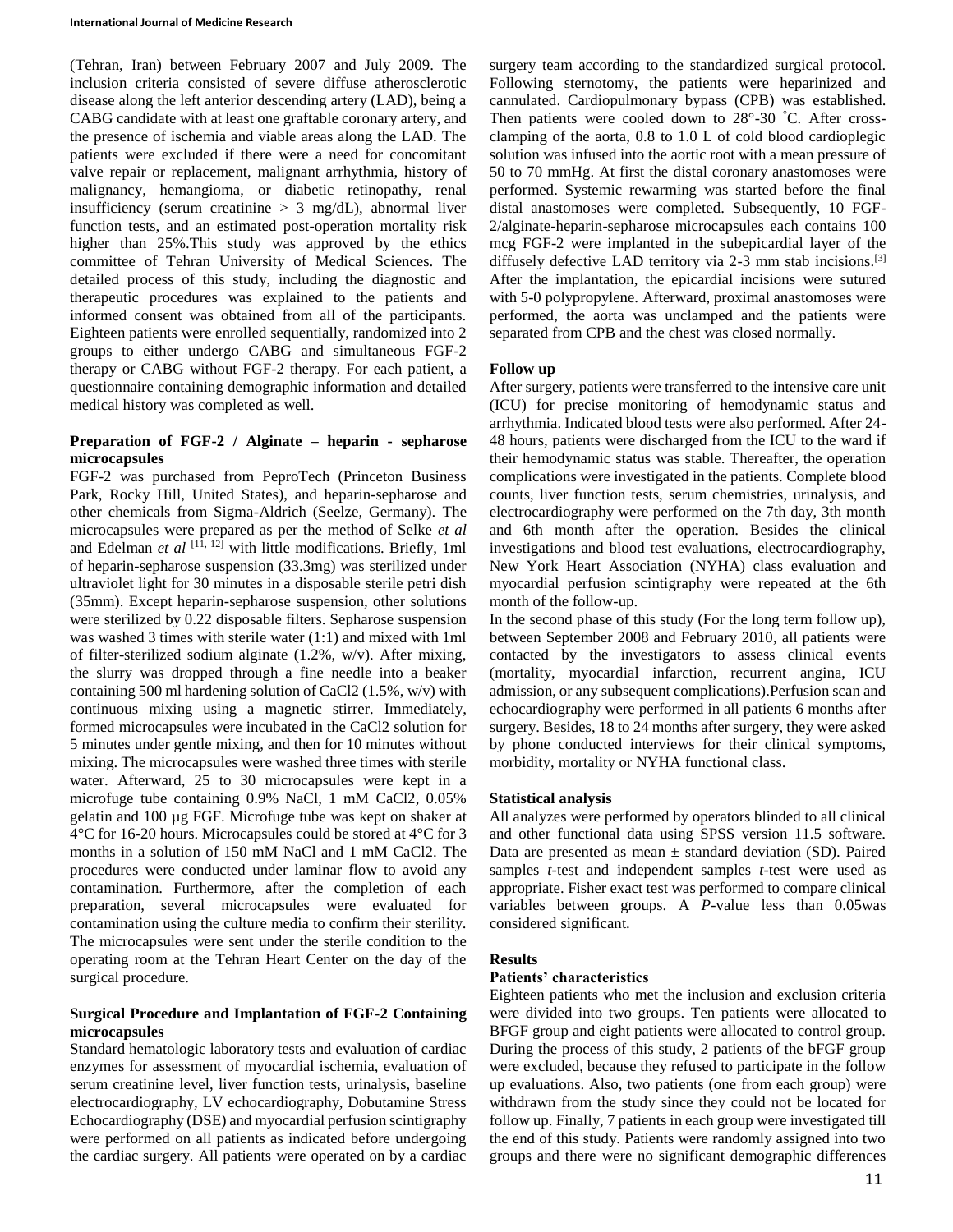between them. Preoperative characteristics of patients are summarized in Table 1. The prevalence of various risk factors and co-morbidities (Diabetes, hypertension and smoking) were similar in both groups.

|                       | $FGF-2(n=7)$     | Control $(n=7)$  |
|-----------------------|------------------|------------------|
| Age $(y)$             | $58.29 \pm 6.57$ | $59.57 \pm 9.86$ |
| Male/Female (n)       |                  |                  |
| Diabetes mellitus (n) |                  |                  |
| Hypertension (n)      |                  |                  |
| Smoking $(n)$         |                  |                  |

**Table 1:** Patients' characteristics and co-morbidities

y: year, n: number

#### **Functional status according to NYHA Classification**

NYHA functional class before the intervention was similar between the FGF-2 receiving group and control group  $(2.29 \pm 0.488 \text{ vs. } 2.57 \pm 0.0535, \text{ P=0.317}).$  However, it was significantly lower in the FGF-2 group than control group 6 months after the intervention  $(1.43\pm0.535 \text{ vs. } 2.14\pm0.378)$ , P=0.014); this significant difference was also observed 24 months after the surgery  $(1.43\pm 0.535 \text{ vs. } 2.57\pm 0.535, \text{ P} = 0.002)$ . NYHA functional class was significantly reduced in FGF-2 receiving group 6 and 24 months after the intervention, comparing to the time before the surgery  $(1.43\pm0.535 \text{ vs.}$ 2.29±0.488, P=0.001, and 1.43±0.535 vs. 2.29±0.488, P=0.001, respectively). NYHA functional class did not significantly change in the control group at 6 and 24 months after the intervention, comparing to the time before the surgery  $(2.14\pm0.378$  vs.  $2.57\pm0.535$ , P=0.2 and  $2.57\pm5.535$  vs. 2.57±0.535, P=1, respectively). In both groups, NYHA functional class did not change significantly from the 6th month to 24th months of follow up.

#### **Evaluation of left ventricular function with echocardiography**

According to the 2 dimensional echocardiography, there was no significant difference between the preoperative (baseline) ejection fraction of the FGF-2 and control groups (35±4.082 vs.  $33.14 \pm 2.410$ , P=0.32). However, after the 6 months of follow up, a significantly higher ventricular ejection fraction was observed in the FGF-2 group compared to the control group (46.43±3.78 vs. 30.71±5.345, *P*<0.001). Ventricular ejection fraction improved significantly in the FGF-2 group after the 6 months of follow up compared to its value before the intervention (35.00±4.082 vs. 46.43±3.780, *P*<0.001). In contrast, this value did not change significantly in the control

group after the 6 months of follow up comparing to the time before the surgery  $(30.71 \pm 5.345 \text{ vs. } 33.14 \pm 2.140, \text{ P} = 0.18)$ .

#### **Perfusion scans**

According to myocardial perfusion scan and uptake of radioactive material we had three types of segments as listed here; 1.normal uptake segment, 2.mild to moderate uptake segment, 3. Segment with severely decreased to absent uptake. Nine segments were defined for the LAD related area. There were improvements in perfusion scores within the FGF-2 group while this finding was not observed in the control group. This improvement included increases in the number of segments with normal uptake and reduction in the number of segments with mild to moderate or severely decreased or absent uptake (*P*<0.001, *P*<0.001 and *P*=0.003 respectively). We compared changes in perfusion scan between 2 groups which is summarized in Table 2. There was a significant difference between the FGF-2 treated and control group in the changes of the number of severely decreased to absent and normal uptake segments ( $P = 0.03$ ,  $P = 0.01$ ). This finding was not observed before the intervention. Comparison of changes in perfusion scores between the 2 groups is shown in Figure 2.

The mean Summed Stress Score was not significantly different between FGF-2 and control groups before the intervention (17.571±3.20 vs. 17.85±6.01, P=0.138). However, patients in the FGF-2 group had significantly lower score, 6 months after the surgery  $(5.428 \pm 7.299 \text{ vs. } 14.857 \pm 3.976, \text{ P} = 0.011)$ . This score was significantly reduced in the FGF-2 group after 6 months of follow up  $(5.428 \pm 7.299 \text{ vs. } 17.571 \pm 3.20, P = 0.001)$  in contrast to the control group who did not show a significantly lower score 6 months after the intervention (14.857±3.976 vs.  $17.857\pm6.011$ , P=0.156).

|  | Table 2: The result of myocardial perfusion scintigraphy. Myocardial segment uptake before and after surgery in two groups |
|--|----------------------------------------------------------------------------------------------------------------------------|
|  |                                                                                                                            |

| <b>Uptake segment</b>   | FGF-2 treated group |                          | Control group |                 |                          | <b>Changes of perfusion</b><br>scores between two groups |         |
|-------------------------|---------------------|--------------------------|---------------|-----------------|--------------------------|----------------------------------------------------------|---------|
|                         | Before<br>surgery   | 6 month after<br>surgery | P value       | Before surgery  | 6 month<br>after surgery | P value                                                  | P value |
| Normal uptake           | $3\pm1$             | $7.29 \pm 2.36$          | < 0.001       | $1.71 + 2.43$   | $3.29 \pm 2.13$          | 0.052                                                    | < 0.05  |
| Mild to moderate uptake | $.43 \pm 0.53$      | $0.14 \pm 0.37$          | < 0.001       | $2.86 + 2.41$   | $2.14 \pm 2.26$          | 0.283                                                    | 0.385   |
| Severe to absent uptake | $4.57 \pm 0.97$     | $1.57 + 2.07$            | 0.003         | $4.43 \pm 1.90$ | $3.57 \pm 1.39$          | 0.225                                                    | < 0.05  |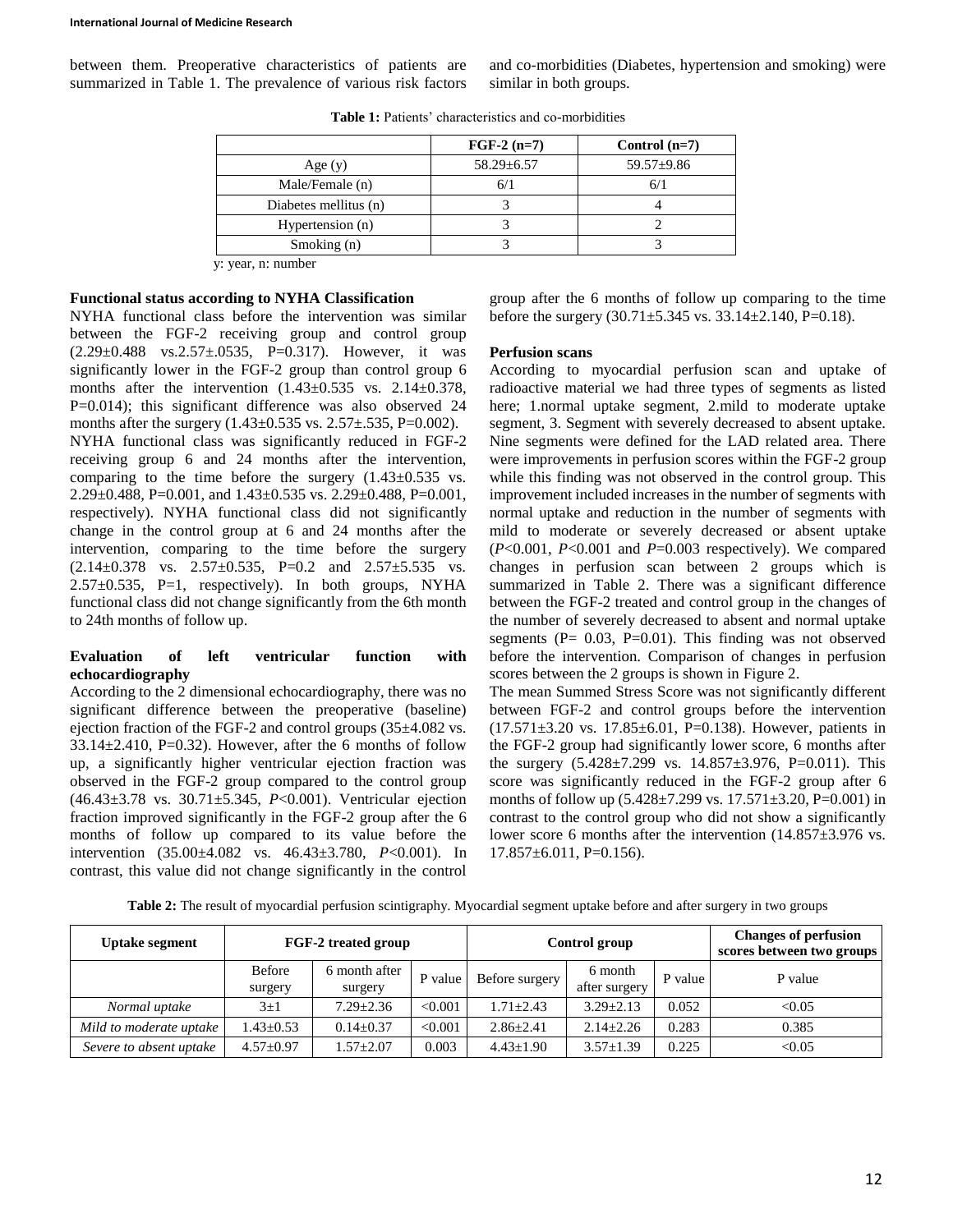

**Fig 1:** Functional class (NYHA) before operation, 6 and 24 months after the operation

#### **Post operation side effects**

No serious adverse reactions associated with FGF-2 were observed. During the 24 months of follow up no post-operative side effects (bleeding, myocardial infarction, cardiac arrest, chest pain…) were seen in the FGF-2 group and all cases in this group remained free of angina. However, 3 patients (42.85) of the control group were admitted to hospital because of the acute chest pain ( $P = 0.192$ , Fisher's exact test).

#### **Discussion**

Up to 37% of patients with ischemic heart disease, suffer from a diffuse and severe CAD that neither can undergo percutaneous coronary intervention nor surgical bypass to restore the normal blood flow <sup>[13]</sup>. Therapeutic angiogenesis can be considered as an option in the management of these patients. Protein therapy poses some advantages since it can be delivered directly to the target area, its quantity can be controlled more accurately, can immediately affect the target tissue and probably causes minimum inflammatory and immune adverse effect compared to the other methods  $[14, 15]$ . More importantly, it does not require complicated methods of gene therapy or the exposure to foreign genetic materials with unknown long-term outcomes [16]. The aim of this study was to evaluate the effectiveness and the safety of administering FGF-2 for therapeutic angiogenesis in ischemic myocardium of patients who undergo CABG. Administration of FGF-2 at the onset of ischemia is reported to reduce injury and attenuate heart enzymes  $[17, 18]$ . It can be a promising choice of pretreatment in coronary artery bypass grafting to reduce the ischemic injury of cross-clamp time. Nakamae *et al*. reported that FGF-2 enhanced vascular density in necrotic iliac bone in rabbits [19]. Previous studies showed the angiogenic effects of FGF-2 in limb ischemia [20, 21] Yanagisawa-Miwa *et al* improved cardiac function by intracoronary administration of FGF-2 in infarcted canine heart model; also FGF increased the number of arterioles and capillaries in the infarcted area [18]. Several other studies also have applied FGF-2 for inducing angiogenesis in cardiac ischemia. Scheinowitz *et al*. administered FGF-2 via peritoneum after coronary artery occlusion in rats for a six week period but found no significant recovery in the ischemic tissue  $[22]$ . This might be related to the short time of arterial occlusion or peritoneal delivery of the drug. The first trial designed to examine the safety, pharmacokinetics, and efficacy of FGF-2, in which 0-, 0.3-, 3-, or 30- µg/kg doses of FGF-2 delivered intracoronary to 337 patients that were not suitable candidates

for percutaneous or surgical revascularization  $[23]$ . No significant differences were seen between treatment and control groups in exercise tolerance test (ETT) time assessed after 90 or 180 days [23]. Angina frequency significantly reduced at 90 days, but the difference was no longer existed after 180 days [23]. Ruel *et al*. also used different doses of FGF-2 in patients with ischemic heart disease and reported a higher ejection fraction of the left ventricle and lower sum of stress perfusion found with FGF-2 group [24].The severity of symptoms in our population study was evaluated using NYHA Classification. It showed significant improvement in FGF group 6 and 24 months after intervention while in the control group, improvement was not significant. This finding was in agreement with the result of the study performed by Simons *et al*. who reported a better physical wellbeing 3 and 6 months after the intervention in FGF-2 receiving group. However, this improvement was not significantly higher in the FGF-2 group compared to the control group  $^{[23]}$ . Most of the previous studies reported FGF-2 increased ventricular ejection fraction in patients receiving FGF compared to control group  $[25]$ . In line with these findings, in the present study, left side ventricular ejection fraction improved significantly in FGF group 6 months after the surgery while this finding was not observed in the control group. Myocardial perfusion scan was performed 6 months after the intervention in all patients. In the FGF group, segments with impaired uptake significantly decreased while this finding was not significant in the control group.

In a phase I clinical trial by Sellke *et al*. the result of perfusion scan 3 months after surgery of 7 patients receiving FGF showed enhanced perfusion in 3, minimal changes in 3 and the appearance of new small defects in 1 patient  $[12]$ . However, Simons *et al*. reported no significant difference in myocardial perfusion of patients in FGF-2 group and the control group after 6 months of follow-up  $[23]$ . A limitation in FGF therapy in cardiovascular patients is its relatively short serum and tissue half-life  $[26, 27]$ , which would cause the need of repetitive administration or higher doses. High doses of these factors can cause vasodilatation and hypotension. In addition, a long-term administration of high-dose FGF can lead to membranous nephropathy [28]. It was observed that endothelial cell growth factors showed a significant affinity for heparin  $[29]$ . The FGF family group contains heparin/heparan sulfate binding domains [30]. Heparin alginate capsules are an appropriate choice for FGF delivery, which is also used in our study. Other studies have used fibrin glue for drug delivery of growth factors  $[31-33]$ , that has shown enhancing the effects of VEGF <sup>[31]</sup>. Also, it can serve as a temporary matrix for the granulation tissue development <sup>[31]</sup>. However, it is preferred to use recombinant human fibrinogen since it may prevent antibody reactions or possible infection transmission via human or animal derived fibrinogen  $[34, 35]$ . Laham, *et al*. in 1999 showed that local perivascular implantation of heparin-alginate pellets containing 10 or 100 µg of bFGF or placebo in ischemic and viable but ungraftable myocardial territories in patients undergoing CABG are safe and feasible in patients with viable myocardium that cannot be adequately revascularized. Also, reduction in the target ischemic area in the 100-mg bFGF group was shown via magnetic resonance assessment. [3] Another concern regarding the use of FGF-2 is its safety due to its probable side effects, including acute severe hypotension and renal insufficiency  $[16, 36]$ . According to the previous studies, single local administration of FGF-2 seems to be well-tolerated and safe [12, 16, 23]. In our study,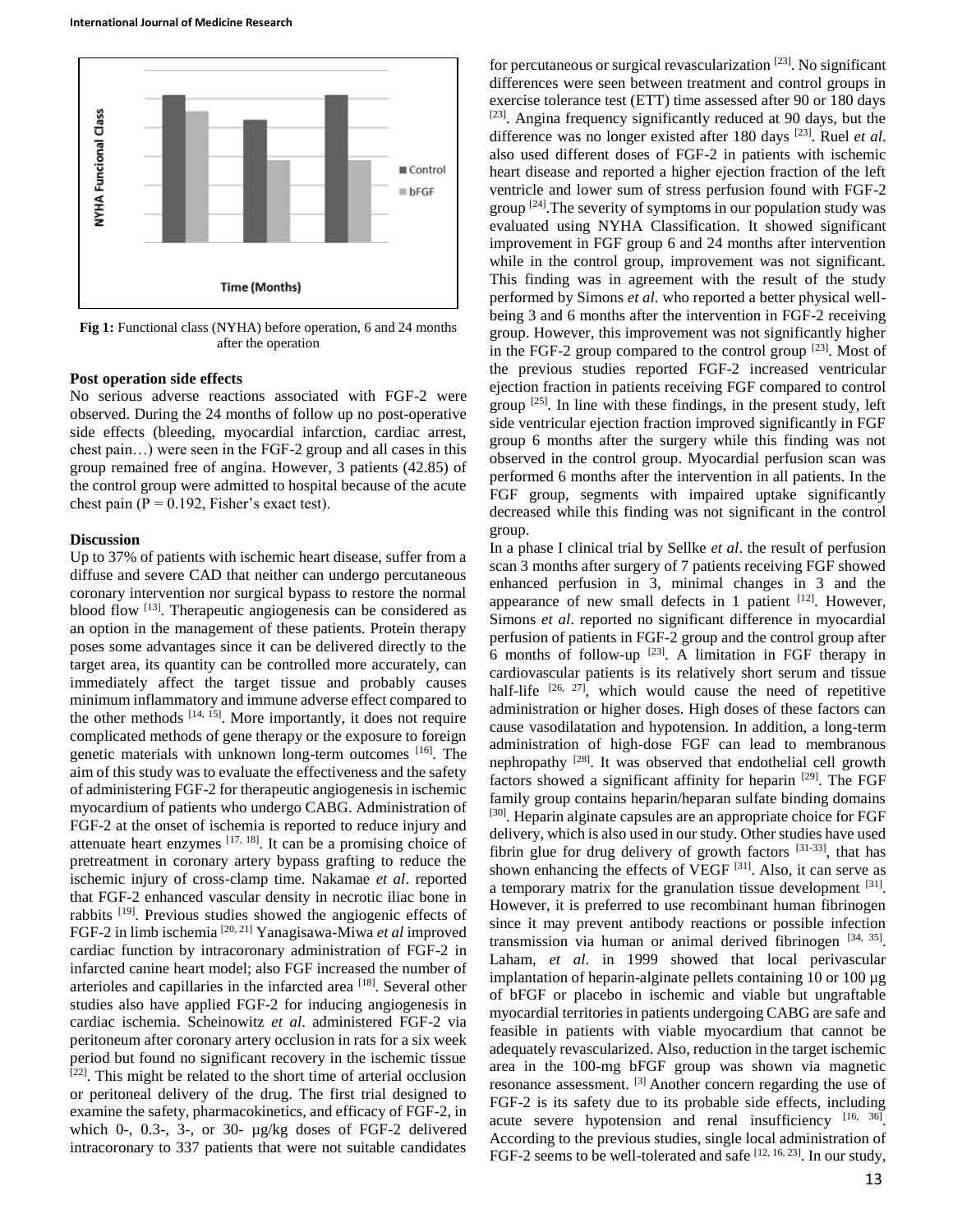no patient showed any serious side effect. However, since 2 patients in the FGF-2 group did not participate in the follow-up evaluations after the intervention, and 2 patients, one from the FGF-2 group and another from control group could not be located till the end of the follow-up period, accurate evaluation of side effects and mortality could not be performed.

## **Limitations**

The lack of double blinded placebo controlled trial and a few findings supporting the efficacy of administering FGF-2 for angiogenesis proposes in CAD patients have prevented the usage of this therapeutic method at the clinical setting. Further double blinded, placebo-controlled studies are needed to establish the benefits of this therapeutic method at the clinical setting.

Conclusion: We revealed that FGF-2 improves the outcomes of patients with CAD undergoing CABG, without serious adverse effects.

# **Conflict of Interests**

The authors declare no conflict of interest.

## **Acknowledgements**

We would like to thank the nursing, administrative and secretarial staff of the cardiology department and clinic at THC hospital for their contribution to the maintenance of our patient record without which this project would have been impossible

## **References**

- 1. Hatmi ZN, Tahvildari S, Gafarzadeh Motlag A, Sabouri Kashani A. Prevalence of coronary artery disease risk factors in Iran: a population based survey. BMC Cardiovascular Disorders 2007; 7:32 doi:10.1186/1471- 2261-7-32
- 2. Roger VL, Go AS, Lloyd-Jones DM. Executive summary: heart disease and stroke statistics--2012 update: a report from the American Heart Association. Circulation 2012; 125:188-197.
- 3. Laham RJ, Sellke FW, Edelman ER. Local perivascular delivery of basic fibroblast growth factor in patients undergoing coronary bypass surgery: results of a phase I randomized, double-blind, placebo-controlled trial. Circulation 1999; 100:1865-1871.
- 4. Kano MR, Morishita Y, Iwata C. VEGF-A and FGF-2 synergistically promote neoangiogenesis through enhancement of endogenous PDGF-B-PDGFRbeta signaling. J Cell Sci. 2005; 118:3759-3768.
- 5. Willems-Widyastuti A, Alagappan VK, Arulmani U. Transforming growth factor-beta 1 induces angiogenesis *in vitro* via VEGF production in human airway smooth muscle cells. Indian J Biochem Biophys 2011; 48:262-269.
- 6. Presta M, Dell'Era P, Mitola S. Fibroblast growth factor/fibroblast growth factor receptor system in angiogenesis. Cytokine Growth Factor Rev 2005; 16:159- 178.
- 7. Seghezzi G, Patel S, Ren CJ. Fibroblast growth factor-2 (FGF-2) induces vascular endothelial growth factor (VEGF) expression in the endothelial cells of forming capillaries: an autocrine mechanism contributing to angiogenesis. J Cell Biol. 1998; 141:1659-1673.
- 8. Kardami E, Detillieux K, Ma X. Fibroblast growth factor-2 and cardioprotection. Heart Fail Rev 2007; 12:267-277.
- 9. Harada K, Friedman M, Lopez JJ. Vascular endothelial growth factor administration in chronic myocardial ischemia. Am J Physiol 1996; 270:H1791-1802.
- 10. Battler A, Scheinowitz M, Bor A. Intracoronary injection of basic fibroblast growth factor enhances angiogenesis in infarcted swine myocardium. J Am Coll Cardiol 1993; 22:2001-2006.
- 11. Edelman ER, Nugent MA, Karnovsky MJ. Perivascular and intravenous administration of basic fibroblast growth factor: vascular and solid organ deposition. Proc Natl Acad Sci USA 1993; 90:1513-1517.
- 12. Sellke FW, Laham RJ, Edelman ER. Therapeutic angiogenesis with basic fibroblast growth factor: technique and early results. Ann Thorac Surg 1998; 65:1540-1544.
- 13. Levin DC, Beckmann CF, Sos TA. Incomplete myocardial reperfusion despite a patent coronary bypass: a generally unrecognized shortcoming of the surgical approach to coronary artery disease. Radiology 1982; 142:317-321.
- 14. Gal D, Weir L, Leclerc G. Direct myocardial transfection in two animal models. Evaluation of parameters affecting gene expression and percutaneous gene delivery. Lab Invest 1993; 68:18-25.
- 15. Wells DJ. Improved gene transfer by direct plasmid injection associated with regeneration in mouse skeletal muscle. FEBS Lett 1993; 332:179-182.
- 16. Mitsos S, Katsanos K, Koletsis E. Therapeutic angiogenesis for myocardial ischemia revisited: basic biological concepts and focus on latest clinical trials. Angiogenesis 2012; 15:1- 22.
- 17. Jiang ZS, Padua RR, Ju H. Acute protection of ischemic heart by FGF-2: involvement of FGF-2 receptors and protein kinase C. Am J Physiol Heart Circ Physiol 2002; 282:H1071-1080.
- 18. Yanagisawa-Miwa A, Uchida Y, Nakamura F. Salvage of infarcted myocardium by angiogenic action of basic fibroblast growth factor. Science 1992; 257:1401-1403.
- 19. Nakamae A, Sunagawa T, Ishida O. Acceleration of surgical angiogenesis in necrotic bone with a single injection of fibroblast growth factor-2 (FGF-2). J Orthop Res 2004; 22:509-513.
- 20. Simpson PJ, Lucchesi BR. Free radicals and myocardial ischemia and reperfusion injury. J Lab Clin Med. 1987; 110:13-30.
- 21. Kloner RA, Przyklenk K, Whittaker P. Deleterious effects of oxygen radicals in ischemia/reperfusion. Resolved and unresolved issues. Circulation 1989; 80:1115-1127.
- 22. Scheinowitz M, Kotlyar AA, Zimand S. Effect of basic fibroblast growth factor on left ventricular geometry in rats subjected to coronary occlusion and reperfusion. Isr Med Assoc J. 2002; 4:109-113.
- 23. Simons M, Annex BH, Laham RJ. Pharmacological treatment of coronary artery disease with recombinant fibroblast growth factor-2: double-blind, randomized, controlled clinical trial. Circulation 2002; 105:788-793.
- 24. Ruel M, Laham RJ, Parker JA. Long-term effects of surgical angiogenic therapy with fibroblast growth factor 2 protein. J Thorac Cardiovasc Surg 2002; 124:28-34.
- 25. Ruel M, Sellke FW. Angiogenic protein therapy. Semin Thorac Cardiovasc Surg 2003; 15:222-235.
- 26. Simons M, Bonow RO, Chronos NA. Clinical trials in coronary angiogenesis: issues, problems, consensus: An expert panel summary. Circulation 2000; 102:E73-86.